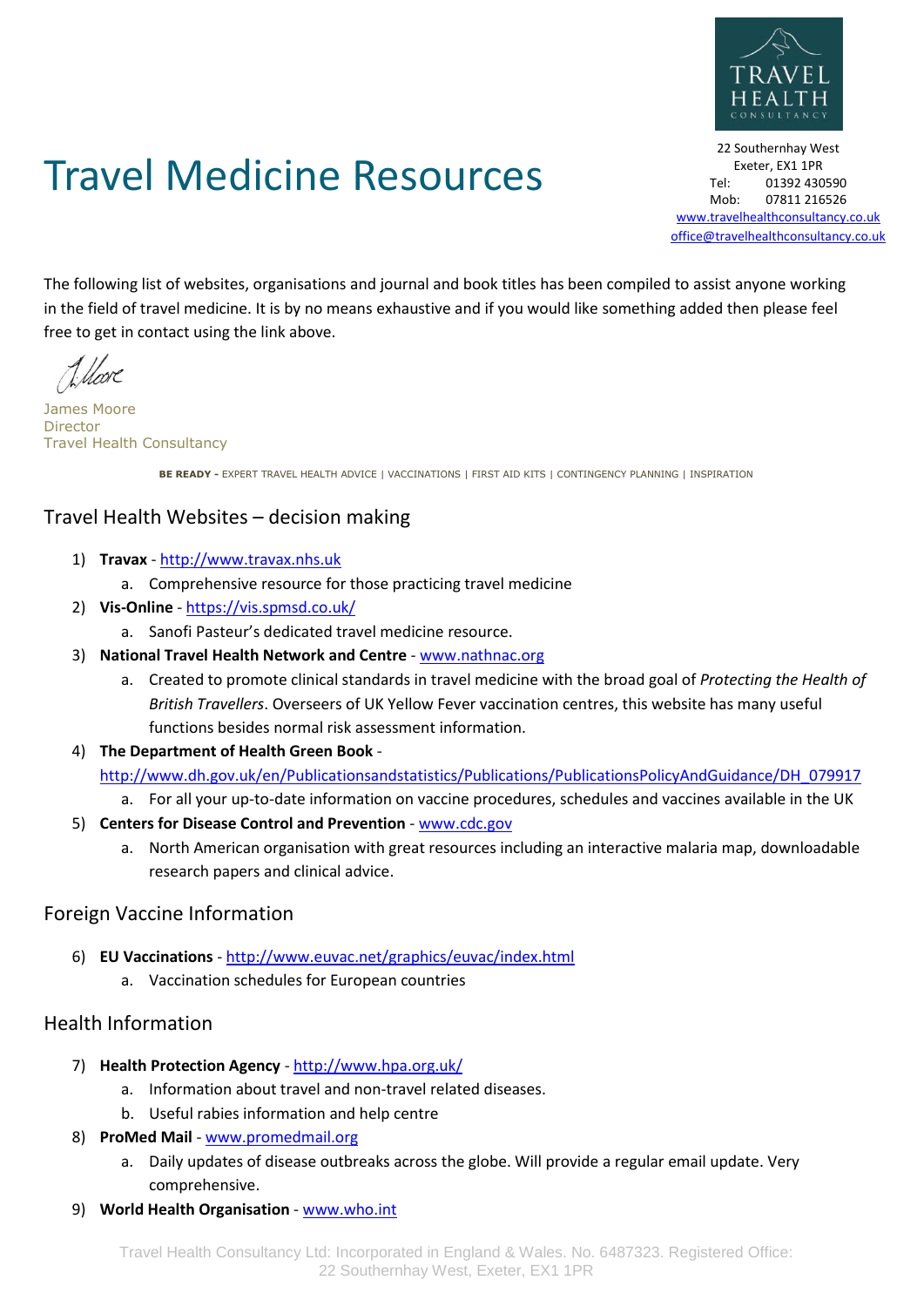## Information about Travelling Abroad

- 10) **The British Foreign and Commonwealth Office** [www.fco.gov.uk.](http://www.fco.gov.uk/) Specific pages include:
	- a. <http://www.fco.gov.uk/en/travel-and-living-abroad/staying-safe/Locate/>
		- i. For registering your travel plans
	- b. <http://www.fco.gov.uk/en/travel-and-living-abroad/gapyear/>
		- i. Information for Gap-Year travellers
- 11) **International Association for Medical Assistance for Travellers** [www.iamat.org](http://www.iamat.org/)
	- a. Lists medical facilities available across the globe and information for travellers requiring assistance whilst abroad.

#### Carrying Medications Abroad

1) **International Narcotics Control Board** - [www.incb.org](http://www.incb.org/)

#### Travel Health Organisations

- 2) **The British Travel Health Association** [www.btha.org](http://www.btha.org/)
	- a. Excellent association for those practicing Travel Medicine at all levels. Regular journals, conferences and networking opportunities.
- 3) **The Faculty of Travel Medicine** [-http://www.rcpsg.ac.uk/Travel%20Medicine/Pages/mem\\_spweltravmed.aspx](http://www.rcpsg.ac.uk/Travel%20Medicine/Pages/mem_spweltravmed.aspx)
	- a. The main purpose of the Faculty is to ensure high standards of practice through assessment and continuing professional development
- 4) **The International Society of Travel Medicine** [www.istm.org](http://www.istm.org/)
	- a. An international society with a very comprehensive website and great global conferences. Membership benefits include access to various interest groups, travel clinic listings and bi-monthly Journal of Travel Medicine
- 5) **Wilderness Medical Society** [www.wms.org](http://www.wms.org/)
	- a. US organisation dedicated to furthering knowledge and advances in wilderness and expedition medicine. Membership includes a quarterly journal 'Wilderness and Environmental Medicine'

## Disease Specific Organisations

- 6) **Diabetes UK** [www.diabetes.org.uk](http://www.diabetes.org.uk/)
- 7) **Asthma UK** [www.asthma.org.uk](http://www.asthma.org.uk/)
- 8) **Epilepsy Action** [www.epilepsyaction.org.uk](http://www.epilepsyaction.org.uk/)
- 9) **Deaf Traveller** [www.deaftravel.co.uk](http://www.deaftravel.co.uk/)

## Specific Travel Health Information

- 10) **Medex** [www.medex.org.uk](http://www.medex.org.uk/)
	- a. An organisation supporting medical research at altitude.
	- b. They have a very useful handbook for travellers to high altitude downloadable as a pdf from their website:

[http://medex.org.uk//medex\\_book/Book%20update%20June%202011/English/TravelSafeHighv27.pdf](http://medex.org.uk/medex_book/Book%20update%20June%202011/English/TravelSafeHighv27.pdf)

- 11) **Mountains for Active Diabetics** [www.diabetic.friendsinhighplaces.org](http://www.diabetic.friendsinhighplaces.org/)
- 12) **The Pregnant Traveller** [www.pregnanttraveler.com](http://www.pregnanttraveler.com/)
- 13) **World Rabies Day** [www.worldrabiesday.org](http://www.worldrabiesday.org/)
- 14) **Malaria Hotspots** [www.malariahotspots.co.uk](http://www.malariahotspots.co.uk/)